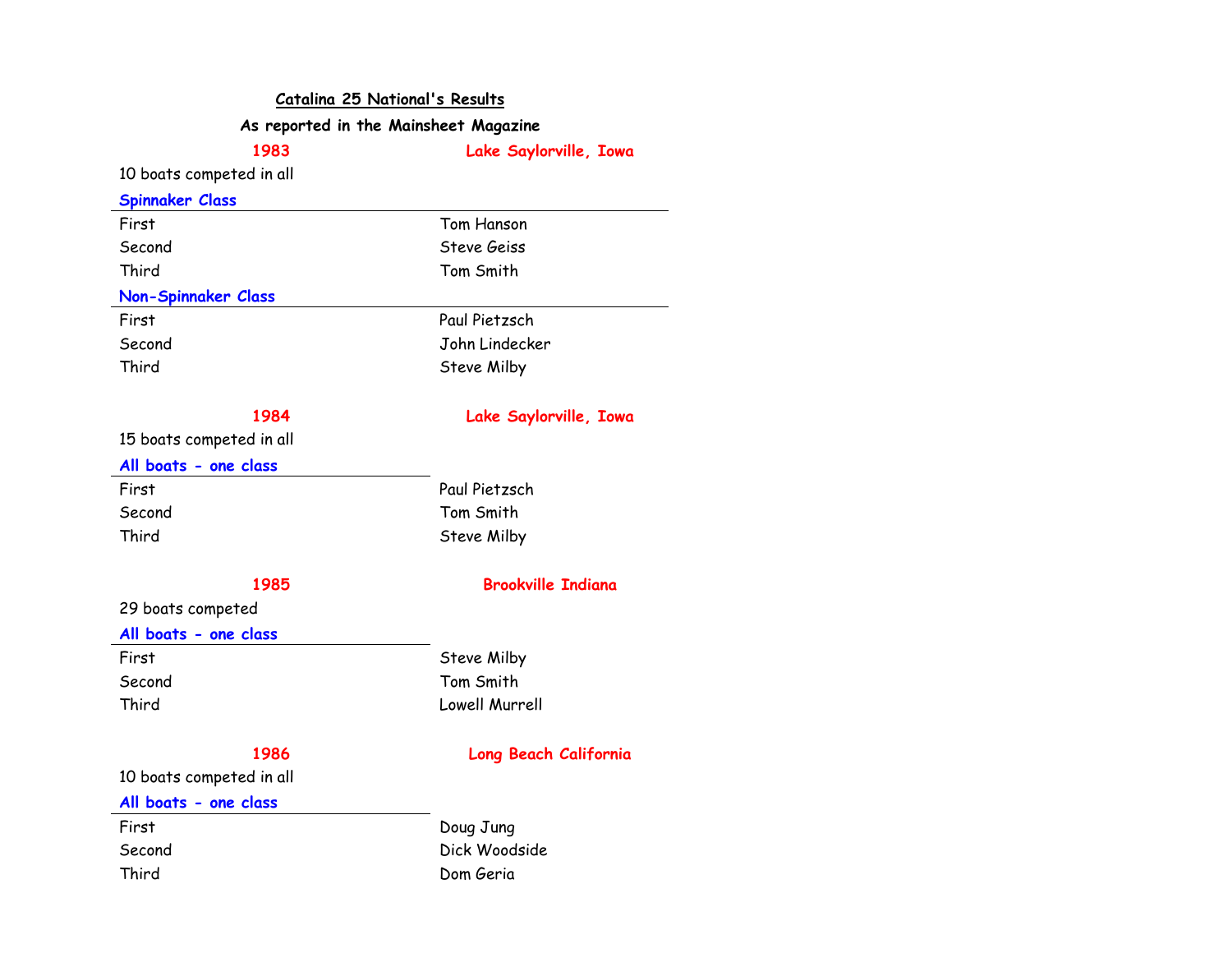# **1987 Grand Lake, OK**

# 12 boats competed

### **All boats - one class**

| First  |  |
|--------|--|
| Second |  |
| Third  |  |

## **1988 Middle River, Maryland**

## 15 Boats competed

### **All boats - one class**

| First  |  |  |
|--------|--|--|
| Second |  |  |
| Third  |  |  |

# Gene Crosby Rick Prothero Bob Dean

Gene Crosby Kerry Tyler Bill Borrer

# **1989 Lake Dillon Colorado**

# 14 boats competed

## **All boats - one class**

| First  | Gene Crosby |
|--------|-------------|
| Second | Kerry Tyler |
| Third  | Sid Brugger |

## **1990 Cascade Lake Idaho**

## 8 boats competed

## **All boats - one class**

| First  | Kerry Tyler |
|--------|-------------|
| Second | ?? McCann   |
| Third  | Aubrey Nash |

# **1991 Rockwall Texas**

## 9 boats competed

### **All boats - one class**

First Kerry Tyler Second Gene Crosby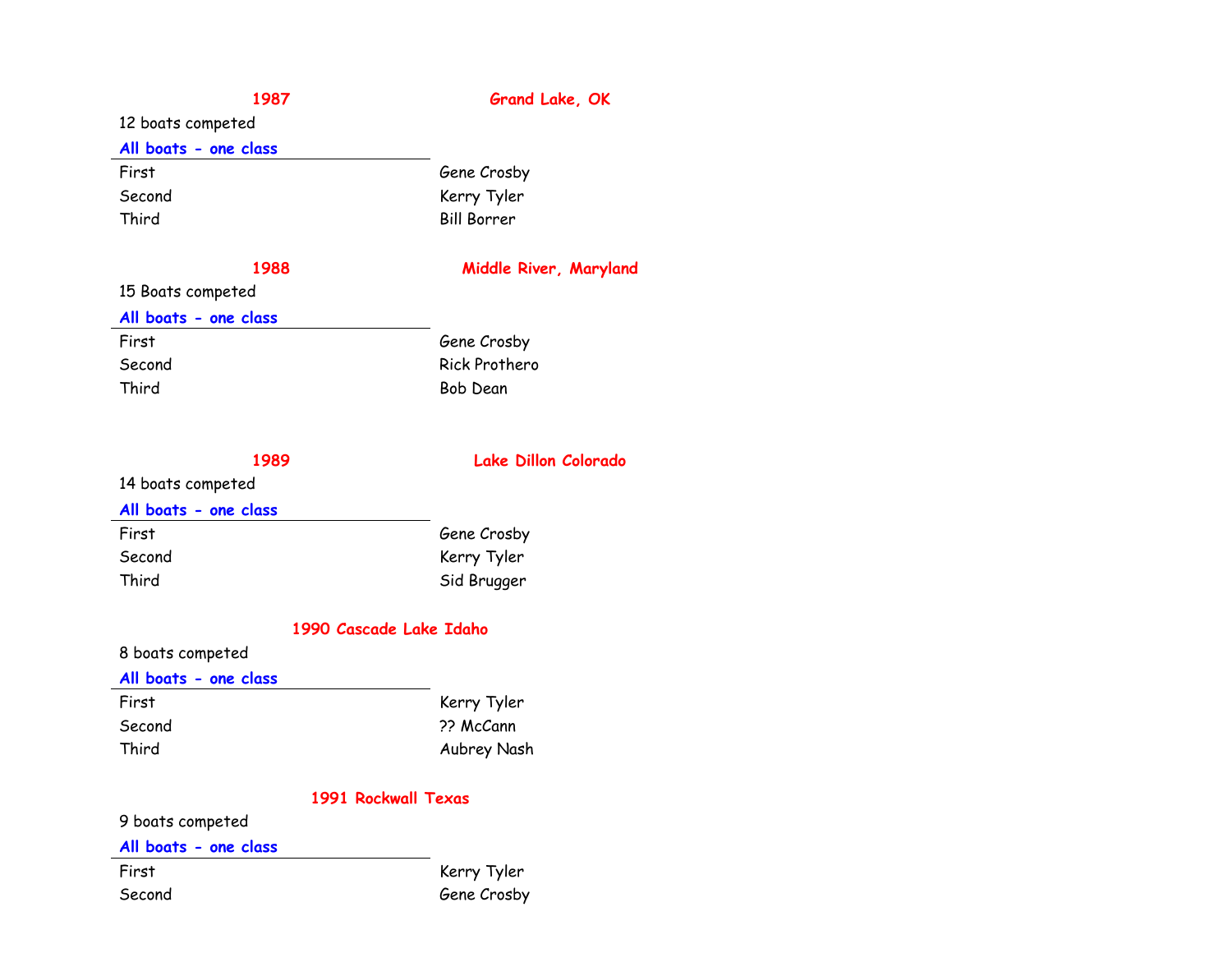## **1992 Lake Grandby Colorado**

No figure for number of boats

## **All boats - one class**

| First  | Sid Brugger    |
|--------|----------------|
| Second | Kerry Tyler    |
| Third  | Don Waldburger |

# **1993 Eagle Mountain Lake Texas**

17 boats competed in three classes

| <b>Spinnaker Class</b> |                         |
|------------------------|-------------------------|
| First                  | Gene Crosby             |
| Second                 | Kerry Tyler             |
| Third                  | Joe Campos              |
| <b>Commodore Class</b> |                         |
| First                  | Les Cummings            |
| Second                 | Jerry Stephan           |
| Third                  | Glen Tullous            |
| <b>Genoa Class</b>     |                         |
| First                  | <b>Bill Dedecker</b>    |
| Second                 | Jim Highsmith           |
| Third                  | <b>Berkeley Merrill</b> |

# **1994 Lake Norman N.C.**

13 boats competed in three classes boat names were listed instead of skippers **Spinnaker Class** 

| <u>__ _. _.</u>    |                         |
|--------------------|-------------------------|
|                    | Richard Henderson/Kerry |
| First              | Tyler                   |
| Second             | Ashling                 |
| Third              | Umm                     |
| <b>Genoa Class</b> |                         |

Third Paul Lecheler